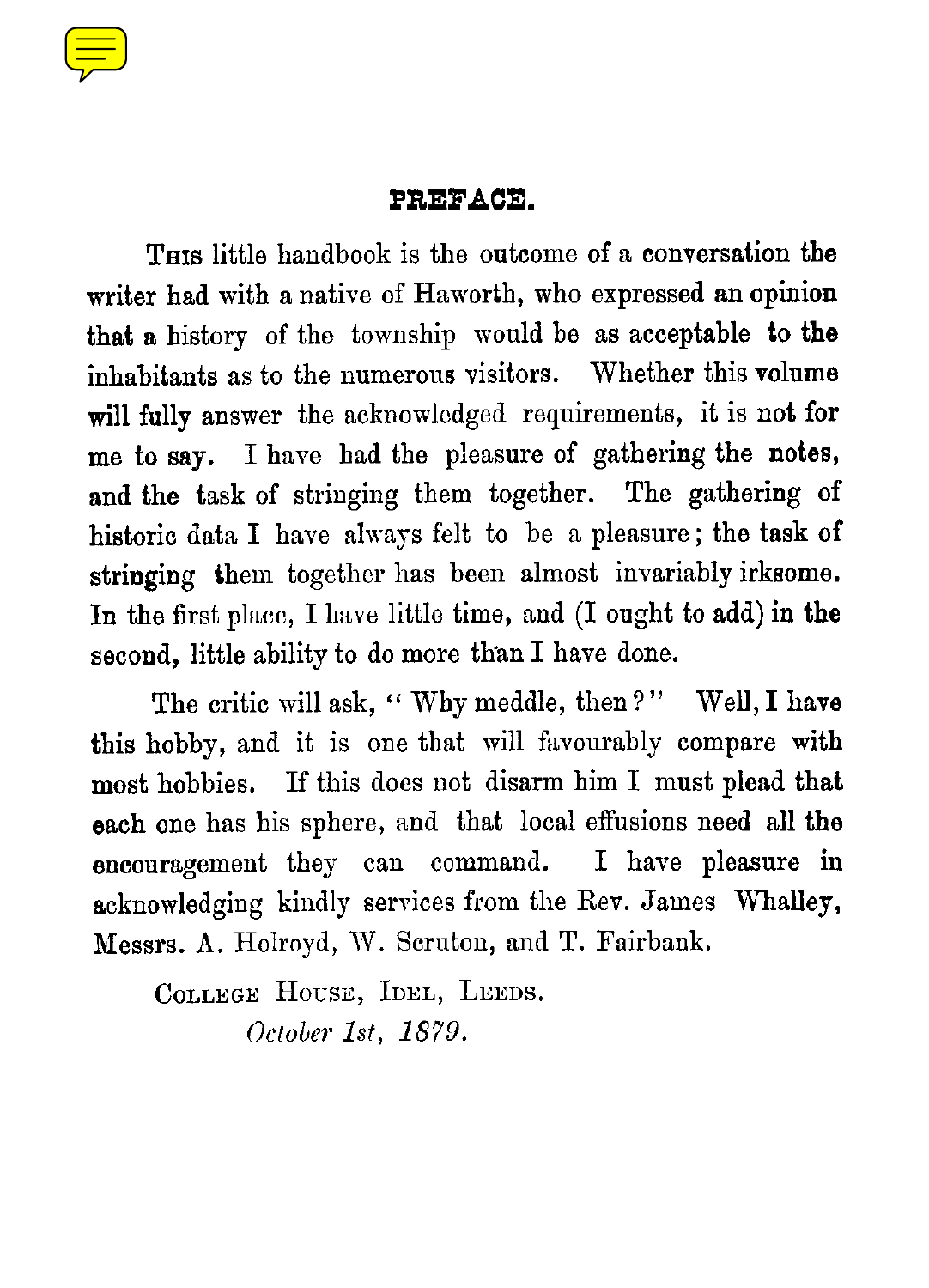# **CONTENTS.**

|                                                                                                    | PAGE        |  |  |
|----------------------------------------------------------------------------------------------------|-------------|--|--|
|                                                                                                    |             |  |  |
| ANCIENT HISTORY. Druidical. Roman. Kirkby's Inquest. Nos-                                          |             |  |  |
| tell. The Manors. Barnard's Survey. Subsidy Roll 11-14                                             |             |  |  |
|                                                                                                    |             |  |  |
| THE MANOR. Birkhead. Midgley. Oxenhope 21-23                                                       |             |  |  |
| THE CHURCH. Origin. Inscriptions. Chantry    23-32                                                 |             |  |  |
| INCUMBENTS. Pawson. Wynterburn. Emmott. Halifax.                                                   |             |  |  |
| Smith. Rawlinge        32-34                                                                       |             |  |  |
| ENDOWMENT. Rebuilding. Tithes. Benefaction    34-36                                                |             |  |  |
| REV. E. ROBINSON. Coining. Church Registers. Emmotts  36-38                                        |             |  |  |
| REV. J. COLLIER. REV. E. GARFORTH                                                                  | 39          |  |  |
| REV. R. TOWN. Registers. Exercises.      40-41                                                     |             |  |  |
| REV. J. COLLIER. Ramsdens. Recusants. Token    41-42                                               |             |  |  |
| REV. E. MOORE, Middleton, REV. R. MARGERISON. Heywood 42-43                                        |             |  |  |
| DISSENT. Foster, Rhodes, Smith. Feather. ROBINSON  43-44                                           |             |  |  |
| REV. T. ELLISON. REV. W. CLIFFORD. JACKSON    45-46                                                |             |  |  |
| SEAT HOLDERS. Benefactions        46-49                                                            |             |  |  |
| REV. I. SMITH. Suspended. Clog and Shoe Wedding. Mr.<br>Keighley. Bells         49-51              |             |  |  |
| REV. W. GRIMSHAW. Presentation. Life by Newton, &c.                                                |             |  |  |
| Relics          51-74                                                                              |             |  |  |
| CHURCH REBUILT. REV. J. RICHARDSON. Caveat                                                         | 74          |  |  |
| REV. J. CHARNOCK. Law Suits. Terrier. Arvill    75-76                                              |             |  |  |
| REV. S. REDHEAD. Uproars        76-79                                                              |             |  |  |
| REV. P. BRONTE. Fennells. Thornton Chapel. Books. Family                                           |             |  |  |
| History, Curates. Novelists, Trials. Rev. A. B.<br>Nicholls. Marriage of Miss Brontë. Memorabilia. |             |  |  |
| Tablet. Graveyard. REV. J. WADE    79-100                                                          |             |  |  |
| METHODISM. Ingham. Grimshaw. Maskew. Greenwood.                                                    |             |  |  |
| Lee. Catlow. Darney       1<br>Rev. John Wesley. Whitefield. Grimshaw's Letters.                   | $101 - 105$ |  |  |
| Reply to White. Chapel. Ministers    105-113                                                       |             |  |  |
| BAPTISTS, Hartley, Greenwood, Fawcett's Poem. Crabtree's                                           |             |  |  |
| Sermon          113-119                                                                            |             |  |  |
| Rev, I. Slee. Thomas. Oddy. Winterbothom. Bury. Keats.                                             |             |  |  |
| Wood. Aldis. Harper. Hall Green Chapel  119-123                                                    |             |  |  |